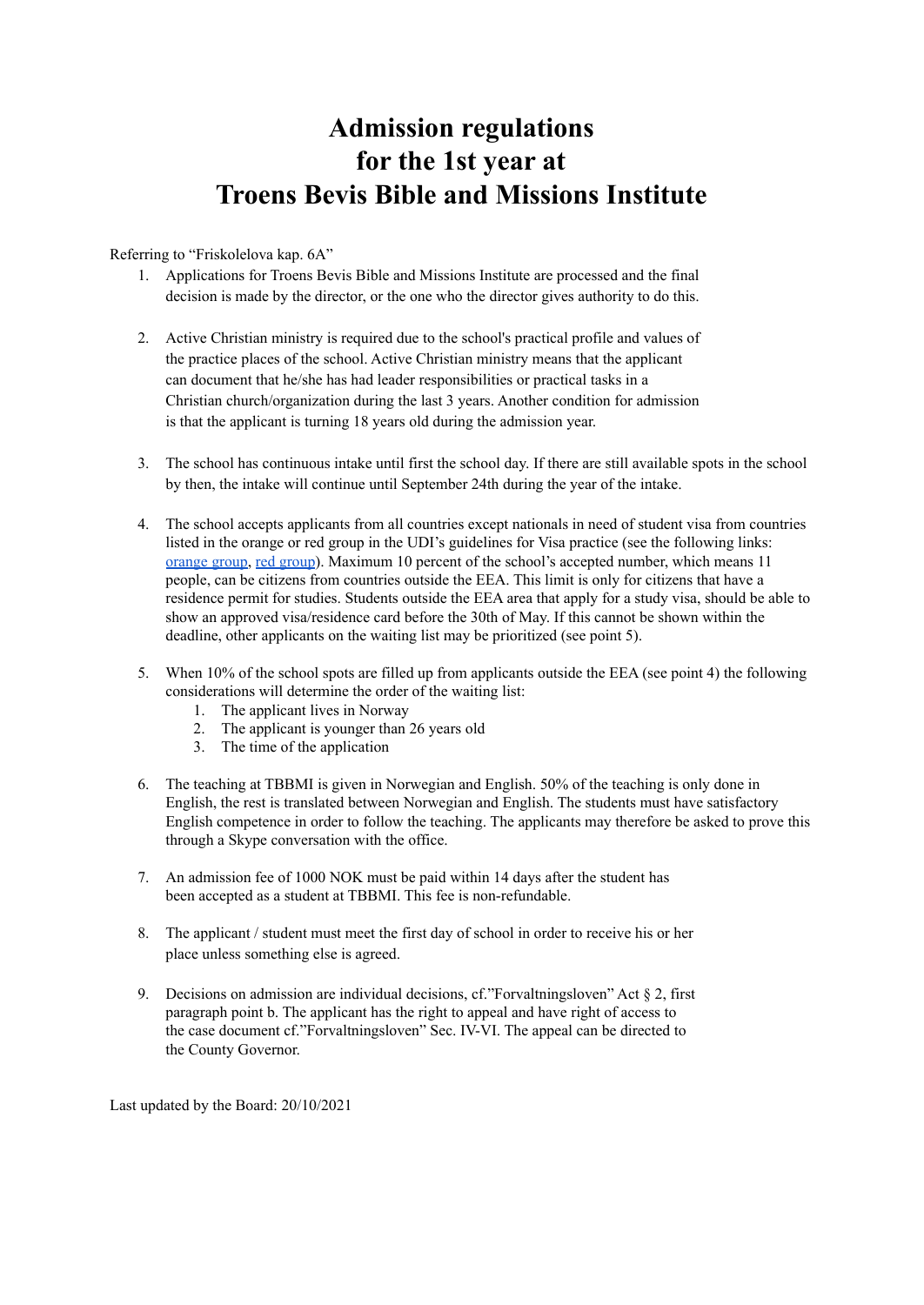## **Admission regulations for the 2nd year at Troens Bevis Bible and Missions Institute**

Referring to "Friskolelova kap. 6A"

- 1. Applications for Troens Bevis Bible and Missions Institute are processed and the final decision is made by the director, or the one who the director gives authority to do this.
- 2. Active Christian ministry is required due to the school's practical profile and values of the practice places of the school. Active Christian ministry means that the applicant can document that he/she has had leader responsibilities or practical tasks in a Christian church/organization during the last 3 years. Another condition for admission is that the applicant is turning 19 years old during the admission year and that he/she has completed the 1st year of TBBMI with an approved result, and also paid the school fee for the completed year. Applicants that have completed similar studies as the 1st year of TBBMI (similar curriculum must be confirmed) may be accepted if he/ she had leader tasks in a Christian church/organization during the last 3 years.
- 3. The school has continuous intake until first the school day. If there are still available spots in the school by then, the intake will continue until September 24th during the year of the intake.
- 4. The school accepts applicants from all countries except nationals in need of student visa from countries listed in the orange or red group in the UDI's guidelines for Visa practice (see the following links: [orange](https://www.udiregelverk.no/en/documents/udi-guidelines/udi-2012-007/) group, red [group](https://www.udiregelverk.no/en/documents/udi-guidelines/udi-2012-008/)). Maximum 10 percent of the school's accepted number, which means 11 people, can be citizens from countries outside the EEA. This limit is only for citizens that have a residence permit for studies. Students outside the EEA area that apply for a study visa, should be able to show an approved visa/residence card before the 30th of May. If this cannot be shown within the deadline, other applicants on the waiting list may be prioritized (see point 5).
- 5. When 10% of the school spots are filled up from applicants outside the EEA (see point 4) the following considerations will determine the order of the waiting list:
	- 1. The applicant lives in Norway
	- 2. The applicant is younger than 26 years old
	- 3. The time of the application
- 6. The teaching at TBBMI is given in Norwegian and English. 50% of the teaching is only done in English, the rest is translated between Norwegian and English. The students must have satisfactory English competence in order to follow the teaching. The applicants may therefore be asked to prove this through a Skype conversation with the office.
- 7. An admission fee of 1000 NOK must be paid within 14 days after the student has been accepted as a student at TBBMI. This fee is non-refundable.
- 8. The applicant / student must meet the first day of school in order to receive his or her place unless something else is agreed.
- 9. Decisions on admission are individual decisions, cf. "Forvaltningsloven" Act  $\S$  2, first paragraph point b. The applicant has the right to appeal and have right of access to the case document cf."Forvaltningsloven" Sec. IV-VI. The appeal can be directed to the County Governor.

Last updated by the Board: 08/09/2021